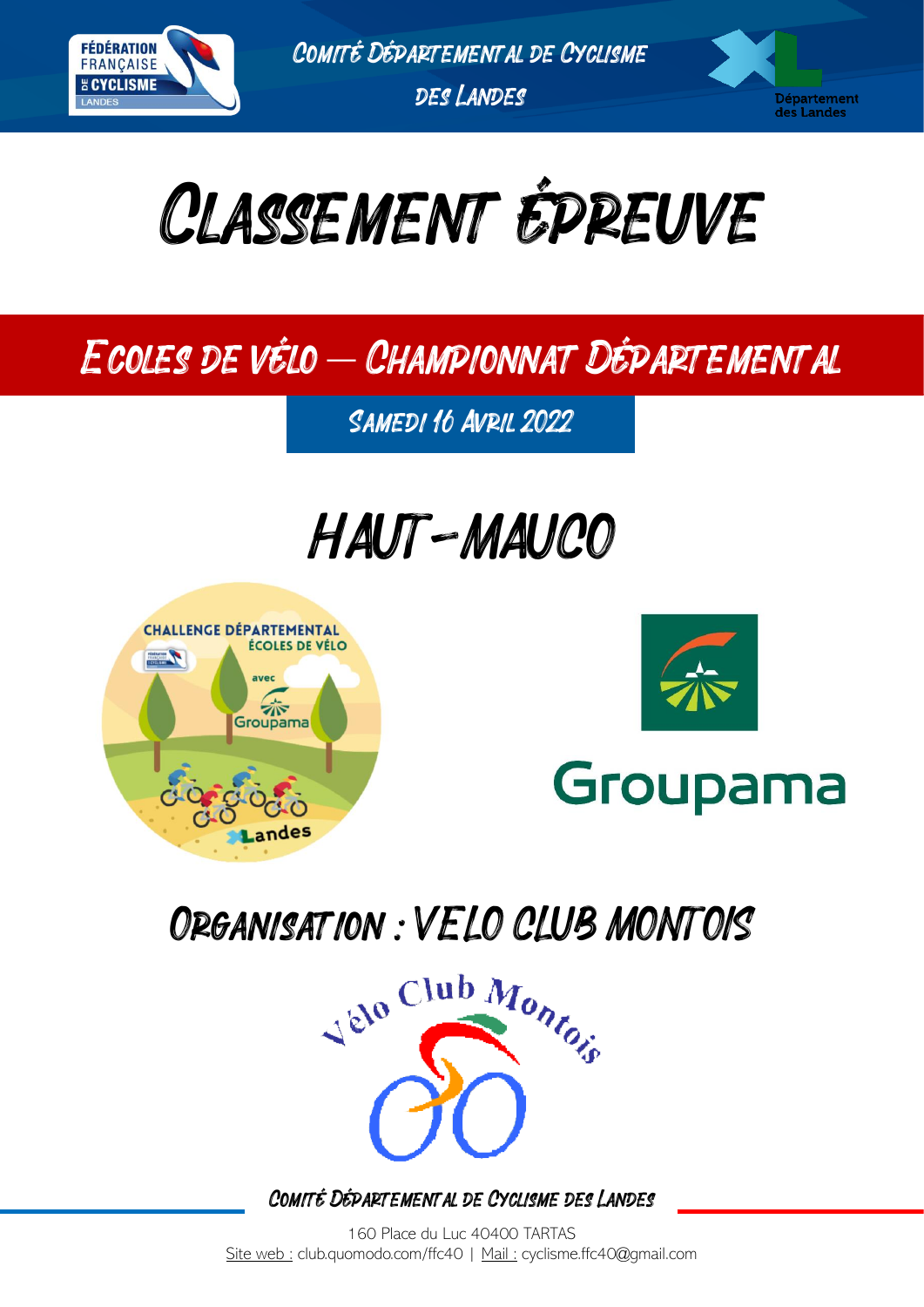### **POUSSINS 1/2**

| DOS.         | <b>NOM</b>               | <b>PRENOM</b>   | <b>CAT</b> | <b>CLUB</b>                   | CLASS.          |
|--------------|--------------------------|-----------------|------------|-------------------------------|-----------------|
| 8            | <b>MONGIN</b>            | <b>Esteban</b>  | PO.        | PAU VELO 64                   | $\overline{1}$  |
| 14           | <b>VAISSE</b>            | Jeremy          | PO.        | <b>AVIRON BAYONNAIS</b>       | $\overline{2}$  |
| 6            | <b>MANAUT</b>            | <b>Clemence</b> | PO         | <b>VC NAYAIS</b>              | $\overline{3}$  |
| 5            | <b>LARRERE</b>           | Lucas           | PO.        | <b>VC SALISIEN</b>            | $\overline{4}$  |
| 3            | <b>HAUSWALD MARTIN</b>   | Louis           | PO.        | US DACQUOISE                  | 5               |
| 11           | <b>PELEGRY</b>           | Leo             | PO.        | <b>STADE MONTOIS CYCLISME</b> | 6               |
| 4            | <b>LABORDE</b>           | <b>Nolan</b>    | PO.        | <b>VC MONTOIS</b>             | $\overline{7}$  |
| 7            | <b>IMICHEAU</b>          | <b>Clement</b>  | PO.        | US DACQUOISE                  | $\overline{8}$  |
| $\mathbf{2}$ | <b>HASTEY ARNAUD</b>     | <b>Clement</b>  | PO.        | <b>AVIRON BAYONNAIS</b>       | $\overline{9}$  |
| 13           | <b>RAULET</b>            | Leo Yves        | PO         | US DACQUOISE                  | 10              |
| 12           | <b>PEUDPIECE NICOLLE</b> | Andrea          | PO.        | US DACQUOISE                  | 11              |
| 10           | <b>PACOT</b>             | <b>Robin</b>    | PO.        | <b>CA MORCENAIS</b>           | 12 <sub>2</sub> |
| 9            | <b>PACOT</b>             | <b>Maxime</b>   | PO.        | <b>CA MORCENAIS</b>           | 13              |

#### **PUPILLES 1/2**

| DOS. | <b>NOM</b>                | PRENOM CAT      |    | <b>CLUB</b>                     | CLASS.          |
|------|---------------------------|-----------------|----|---------------------------------|-----------------|
| 39   | <b>QUINTARD</b>           | Gabin           | PU | <b>AVC LIBOURNAIS</b>           | 1               |
| 38   | <b>PUJOS</b>              | <b>Nathan</b>   | PU | <b>VC BAZAS/BERNOS BEAULAC</b>  | $\overline{2}$  |
| 44   | <b>WALDFOGEL</b>          | <b>Mathias</b>  | PU | <b>AVIRON BAYONNAIS</b>         | $\overline{3}$  |
| 28   | <b>COSTEDOAT</b>          | <b>Thibault</b> | PU | <b>UC ORTHEZIENNE</b>           | $\overline{4}$  |
| 23   | <b>BEAUVAIS</b>           | Lucas           | PU | <b>VC MONTOIS</b>               | $\overline{5}$  |
| 27   | <b>CIGANA</b>             | Anthony         | PU | <b>VELO CLUB DU SUD GIRONDE</b> | $6\overline{6}$ |
| 24   | <b>BURGUBURU</b>          | Camille         | PU | URT VELO 64                     | $\overline{7}$  |
| 36   | <b>LATISNERE</b>          | <b>Baptiste</b> | PU | <b>VC NAYAIS</b>                | $\overline{8}$  |
| 30   | <b>DUQUENNE</b>           | <b>Arthur</b>   | PU | <b>GUIDON SAINT MARTINOIS</b>   | $\overline{9}$  |
| 40   | RADERANIRINA Simon        |                 | PU | <b>VC MONTOIS</b>               | 10              |
| 32   | <b>FRANCOIS</b>           | <b>Mathis</b>   | PU | <b>GUIDON SAINT MARTINOIS</b>   | 11              |
| 33   | <b>HAROSTEGUY</b>         | Timeo           | PU | <b>AVIRON BAYONNAIS</b>         | 12              |
| 22   | <b>BARNECHE SAMElorie</b> |                 | PU | <b>SA MAULEON</b>               | 13              |
| 43   | <b>THOURY</b>             | Raphael         | PU | <b>US DACQUOISE</b>             | 14              |
| 26   | <b>CHAMINAUD</b>          | Emmy            | PU | <b>AVC LIBOURNAIS</b>           | 15              |
| 45   | <b>DEMOUTIEZ</b>          | Remi            | PU | <b>VC MONTOIS</b>               | 16              |
| 34   | <b>IRIMIA</b>             | Amaury          | PU | <b>GUIDON SAINT MARTINOIS</b>   | 17              |
| 41   | <b>REISNER</b>            | Lucile          | PU | <b>GUIDON SAINT MARTINOIS</b>   | 18              |
| 31   | <b>ERIZABAL</b>           | Sacha           | PU | <b>VC MONTOIS</b>               | 19              |
| 46   | <b>GROSSEMY</b>           | <b>Maxime</b>   | PU | <b>VC MONTOIS</b>               | 20              |
| 37   | <b>PEYROUX</b>            | <b>Timothe</b>  | PU | <b>UC ORTHEZIENNE</b>           | 21              |
| 35   | <b>LARROZE</b>            | Oihan           | PU | TARBES CYCLISTE COMPETITION     | 22              |
| 29   | <b>DINVILLE</b>           | Julien          | PU | <b>STADE MONTOIS CYCLISME</b>   | 23              |